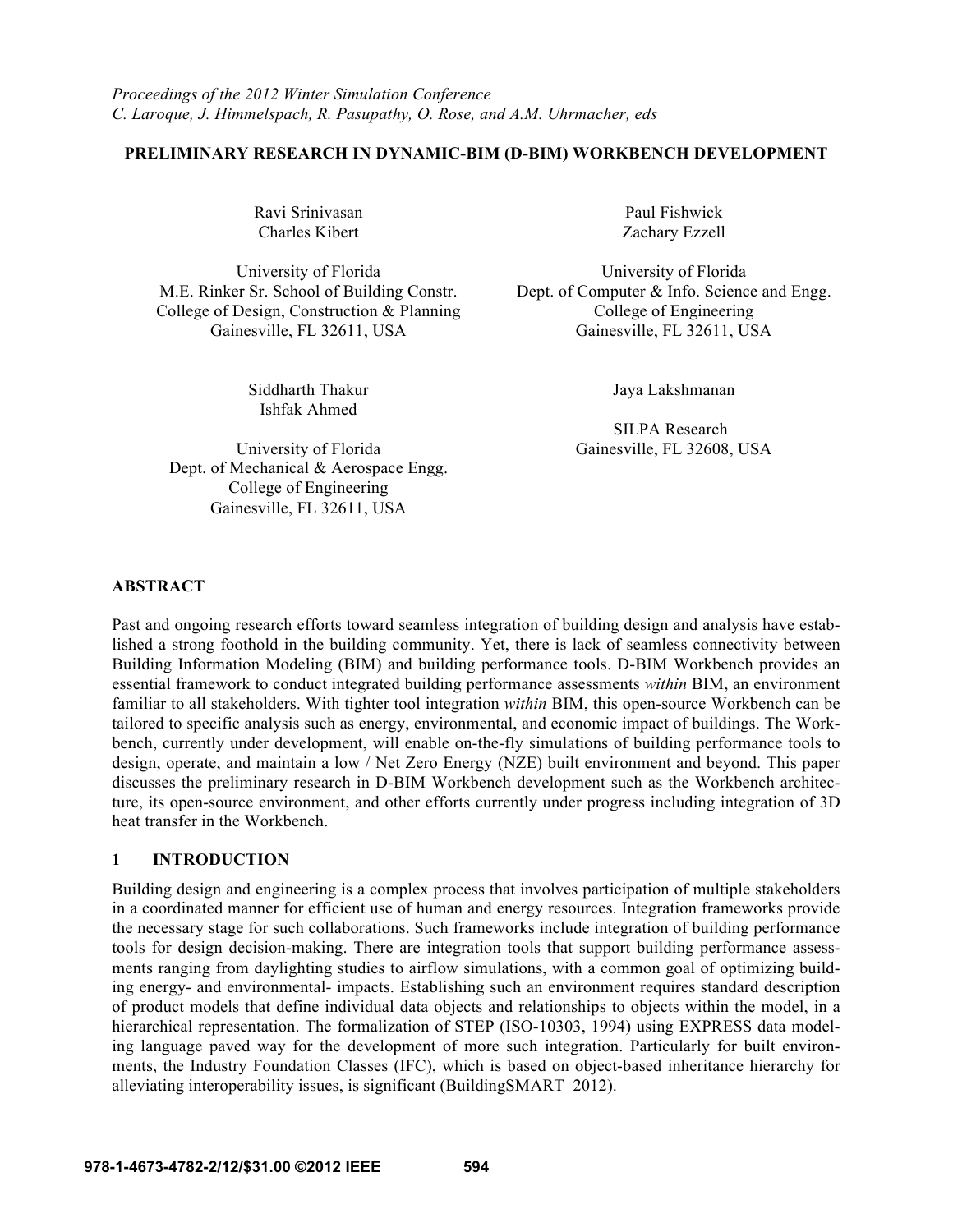IFC, the neutral model for Architectural-Engineering-Construction (AEC) industry, is slated to become an official international standard ISO-16739. Moreover, it has become the catalyst for the exponential growth of a, now, well-known collaboration framework, the BIM. Several research attempted such integration starting from myriad, yet powerful, thermal / daylighting analysis, to more seamless integration of wireless sensor network with performance tools – a *cyber-physical systems*' approach. Since the design of standard product model representation, there had been remarkable increase in research efforts leading to robust tools. Thus, for the purposes of this paper, the development of integration tools is discussed under two, broadly classified groups namely, the pre- and post IFC phases, table 1.

# **1.1 Pre- IFC Integration Tools**

One of the earliest attempts in tool integration is the Integrated Design Databases (IDD) using GLIDE (Eastman and Henrion 1977; Eastman 1979a) for design activities related to architectural and engineering. Although, this work did not initially focus on assessing building energy- or environmental- impacts, it paved way for the creation of a Design Information System or DIS (Eastman 1979b). DIS used abstraction hierarchies to support different design operations through analysis and synthesis models. Such a system not only allowed members of design team to access common data, but it permitted linkages to external analysis programs such as structural, thermal, cost, and piping and distribution sizing. This extended to Computer Aided Engineering and Architectural Design System or CAEADS (Eastman 1979b) which emerged as a fully developed system for architectural applications.

With greater emphasis on building energy efficiency in early 1970's, research focused on promoting energy efficiency at the drawing board, i.e., offering tools that designers can rely for performance- related analysis. Notable among them include, Advanced Energy Design and Operations Technologies or AEDOT (Pohl et al. 1992) that used an Intelligent Computer-Aided Design System or ICADS framework (Pohl et al. 1988). Pohl (1996) ICADS with dynamic agent technology was then developed – it is the Knowledge-based Object-Agent Collaboration system, also referred to as KOALA. At the same time, the concept of unified models was used in model representation. Using constraints, these unified models were used to identify design strategies as in the case of ARMILLA (Haller 1985). An A4 prototype of ARMILLA using a modular building approach (Gauchel et al. 1993). In spite of several research attempts in integration tools in this early period of design performance analysis, there was no one binding model representation for data transfer between tools (i.e., researchers were using independently built schema for model representation and data transfer); each of the tools relied on their own representation, and this posed difficulties for widespread use of such tools. However, the development of EXPRESS language and, later, the formalization of STEP provided the necessary standard for such representation, and, among others, spearheaded the integration efforts, as discussed below.

# **1.2 Post- IFC Integration Tools**

Post- IFC, the integration tools took advantage of the standard product model representation which helped interoperability to a greater extent. The COMBINE (Augenbroe 1992) and COMBINE-2 (Augenbroe 1995) projects demonstrated the potential of linking existing tools such as energy, daylighting, and others. As noted earlier, model representation using EXPRESS language and later, the formalization of STEP, and now, the IFC standard, are significant steps in tool integration. EXPRESS language became the binding block of the Knowledge-based Design Support or KNODES framework (Rutherford 1993). The Building Design Advisor or BDA used process-logic control for automating activation processes (Papamichael 1999). A Decision Desktop in BDA allowed designers to conduct multi-criteria analysis based on light illuminance, energy use, etc. Yet, it did not offer automated geometry design variations, rather assigned 'smart' values from a prototype database. A similar approach was attempted by Soebarto and Williamson (1999) in the development of a Designer Orientated Performance Evaluation approach used ENER-WIN software. This approach performed benefit-cost ratio for multi-criteria energy- and environmental- assessment.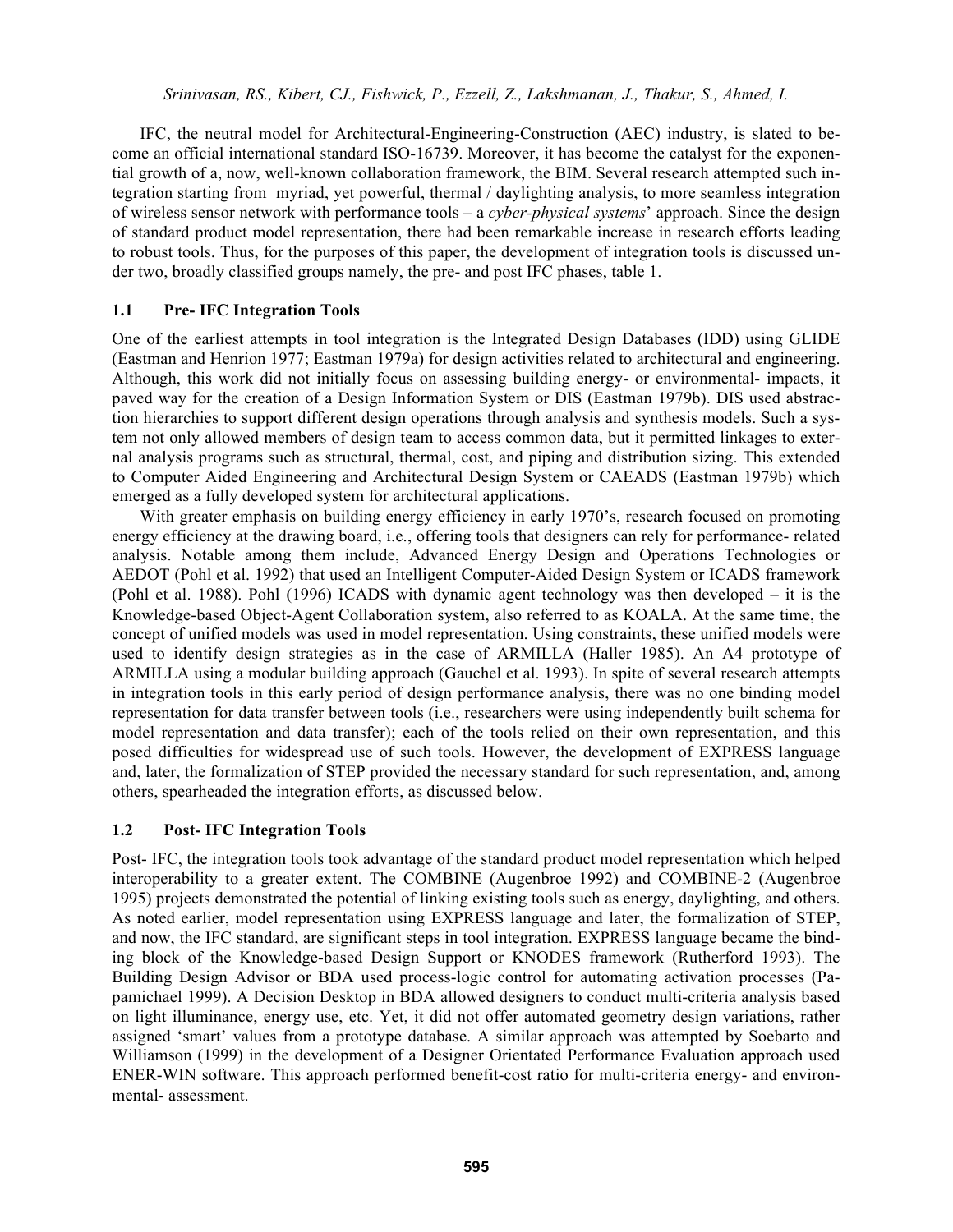Major advancement in integration tools was realized with SEMPER (Mahdavi et al. 1997). This environment provided an active, multi-aspect design environment. Later, this was expanded to web-based in SEMPER II or S2 (Lam et al. 2004). A similar progression was reached with the Design Analysis Integration (DAI). This Workbench offered a process-centric workbench to overcome the limitations of the, then, data-centric interoperability approaches (Augenbroe and de Wilde 2003). The inclusion of temporal databases with IFC to develop an open, dynamic, and temporal building model is yet another attempt to create intelligent, adaptable buildings (Grzybek et al. 2010). In this building model representation, IFC is improvised with dynamic capabilities of temporal databases in order to mine, learn, and dynamically respond to changes in building states.

 Recent developments in Building Controls Virtual Test Bed or BCVTB (Wetter 2011), SimModel (O'Donnell 2011), and Simergy (See et al. 2011) are noteworthy milestones in integration tools. While BCVTB provided the software environment for co-simulation, SimModel is expected to offer interoperability between BIM and energy simulation engines. And, Simergy is expected to, among others, offer an intelligent decision support using EnergyPlus. The co-development of BCVTB, SimModel, and Simergy environment is set to impact the AEC industry considerably, particularly the engineering professionals for evaluating energy efficiency strategies and complying with building rating systems.

 BCVTB utilizes Ptolemy environment for the design and analysis of diverse systems. This testbed enables coupling of multiple simulation programs through a middleware instead of coupling them directly. In the case of BCVTB, to give an example, the output of one simulation program can be used as an input into another program during run-time. Run-time data exchange is not a substitute for data interoperability, rather it facilitates co-simulation. Building component libraries for use in BCVTB utilizes Modelica, an equation-based language. At the time of writing this paper, the component libraries (Wetter 2011) developed in Modelica are accessible for simulation via a commercial software, Dymola. Nevertheless, owing to the knowledge required to maneuver the software, such developments may have little influence on the part of architects, the primary stakeholders who lead the design- and functional- aspects of buildings. For example, operating the testbed for co-simulation requires, at a minimum, knowledge in computer programming, which may hinder architects', or in some instances, engineers' participation in multi-party analysis. Another recent work is the development of Cyber-physical Building Energy Management System (CBEMS). This system used a tiered integrated approach to energy, lighting, and plugloads estimation integrated with policy learning / artificial intelligence techniques (Wang et al. 2011). CBEMS supports several wireless protocols such as BACnet, KNX, LonWorks, and ZigBee.

| Integration                                               | <b>Tool Overview</b>                                                            |                                 | <b>Performance Analysis</b>                                                            |                | Schema               |
|-----------------------------------------------------------|---------------------------------------------------------------------------------|---------------------------------|----------------------------------------------------------------------------------------|----------------|----------------------|
| Tool                                                      | Approach                                                                        | Intelligence                    | <b>Integrated Tools</b>                                                                | <b>Sensors</b> |                      |
| <b>IDD</b> using<br><b>GLIDE</b>                          | Abstraction hierarchies with<br>analysis and synthesis mod-<br>els              | Rule-based                      |                                                                                        |                |                      |
| DIS &<br><b>CAEADS</b>                                    | Design exploration using<br>GLIDE and abstract repre-<br>sentations             | Rule-based                      | Structural, Thermal, Cost,<br>Piping and Distribution Siz-<br>ing analyses             |                |                      |
| <b>ARMILLA,</b><br>A2 proto-<br>type of<br><b>ARMILLA</b> | Constraint-based (central-<br>ized control) unified model;<br>design strategies | Dynamic<br>constraint-<br>based | Spatial layout and mechani-<br>cal systems                                             |                |                      |
| <b>AEDOT</b> us-<br>ing ICADS                             | Routine-based integration<br>using a blackboard.                                | Rule-based                      | Energy Standards, Building<br>Mass, Daylighting                                        |                |                      |
| A4 Proto-<br>type of<br><b>ARMILLA</b>                    | Integrated modular building<br>model approach                                   | Dynamic<br>constraint-<br>based | Same as ARMILLA                                                                        |                |                      |
| <b>KNODES</b>                                             | Knowledge-based design<br>framework                                             | Knowledge-<br>based sys-<br>tem | Natural lighting; Energy;<br>Energy design; Spatial ana-<br>lyzer; Structural; Costing |                | <b>EXPRESS-</b><br>G |

Table 1. Summary of integration tools.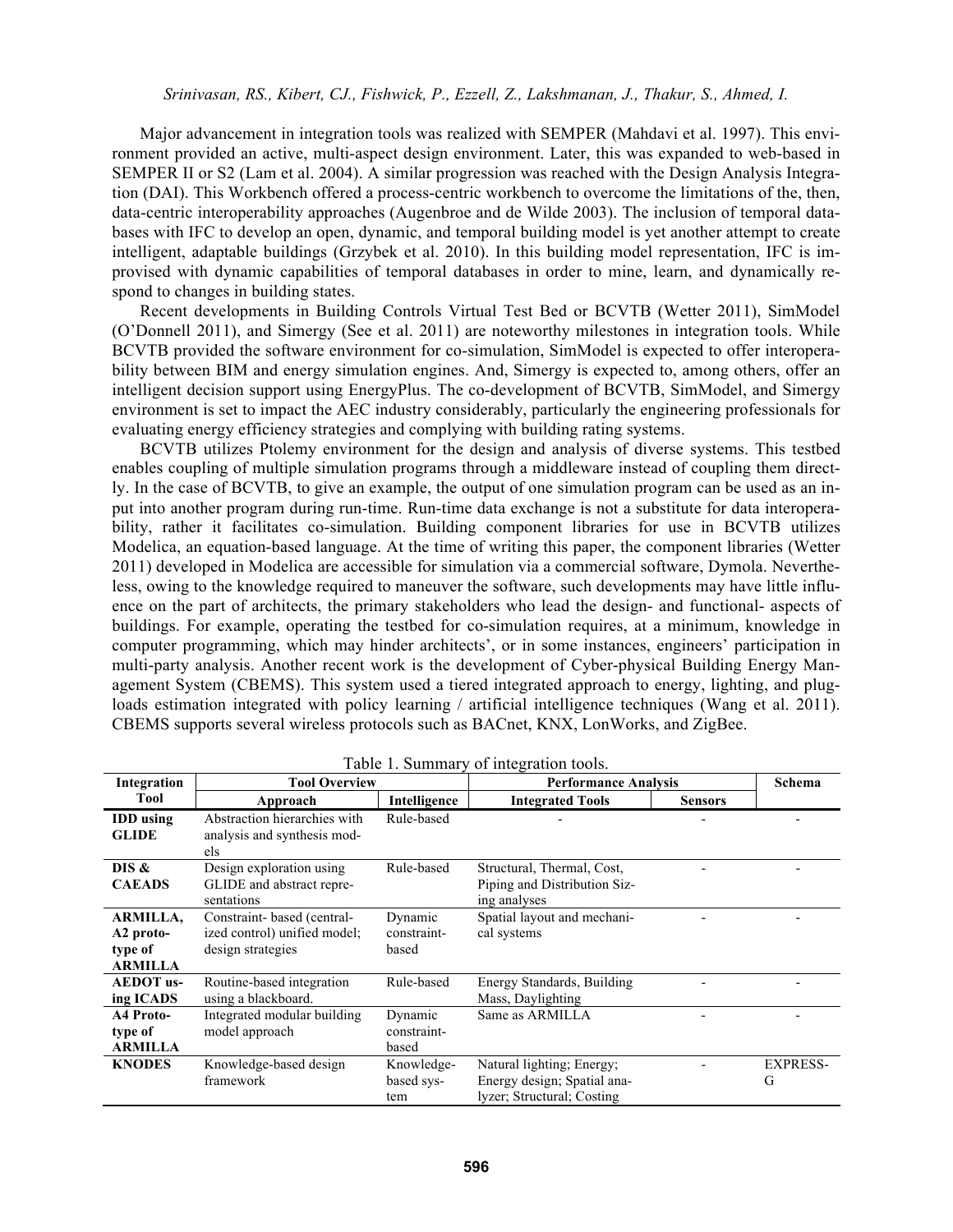| Integration                                                            | <b>Tool Overview</b>                                                                                                                                                             |                                                                                                     | <b>Performance Analysis</b>                                                                                                                                                                            |                                                                                                                                     | Schema                                               |
|------------------------------------------------------------------------|----------------------------------------------------------------------------------------------------------------------------------------------------------------------------------|-----------------------------------------------------------------------------------------------------|--------------------------------------------------------------------------------------------------------------------------------------------------------------------------------------------------------|-------------------------------------------------------------------------------------------------------------------------------------|------------------------------------------------------|
| <b>Tool</b>                                                            | Approach                                                                                                                                                                         | Intelligence                                                                                        | <b>Integrated Tools</b>                                                                                                                                                                                | <b>Sensors</b>                                                                                                                      |                                                      |
| COMBINE,<br><b>COMBINE-</b><br>2                                       | Integrated environment for<br>energy and HVAC tools in<br><b>COMBINE.</b> Used Petri Nets<br>concepts in COMBINE-2                                                               |                                                                                                     | Energy, HVAC Tools                                                                                                                                                                                     |                                                                                                                                     | EXPRESS,<br><b>STEP</b>                              |
| Designer<br><b>Orientated</b><br>Perfor-<br>mance<br><b>Evaluation</b> | Multi-criteria Environmental<br>assessment (uses criteria<br>weightings)                                                                                                         | Benefit-cost<br>ratio                                                                               | Energy (ENER-WIN); Emis-<br>sions; Thermal comfort;<br>Costing; Environmental deg-<br>radation                                                                                                         |                                                                                                                                     |                                                      |
| <b>BDA</b>                                                             | Integrated environment for<br>design process decision-<br>making                                                                                                                 | Process-<br>logic control<br>for automat-<br>ed activation<br>of processes                          | Daylight (DElight); Energy<br>(DOE-2); Lighting (Radi-<br>ance); Airflow (COMIS);<br>Cost (EAM)                                                                                                        |                                                                                                                                     | <b>BDA</b> data<br>metasche-<br>ma                   |
| <b>KOALA</b>                                                           | Constraint- and functionali-<br>ty-based decision support<br>system                                                                                                              | Object- $(dy -$<br>namic) agent<br>technology                                                       | Similar to ICADS                                                                                                                                                                                       |                                                                                                                                     |                                                      |
| <b>SEMPER</b>                                                          | Active, multi-aspect design<br>environment with dynamic<br>links to performance evalua-<br>tion tools                                                                            | KBES for<br>providing<br>thermal<br>comfort<br>feedback;<br>investigative<br>project tech-<br>nique | Thermal (NODEM); Airflow<br>(Hybrid multi-zone, CFD);<br>HVAC;<br>Thermal Comfort (Algorith-<br>mic routines, KBES); Light-<br>ing (Radiosity); Acoustics<br>(Hybrid stochastic); LCA<br>(Eco-balance) |                                                                                                                                     | Shared Ob-<br>ject Model                             |
| <b>DAI</b>                                                             | Four-layered process-centric<br>workbench (design infor-<br>mation, structure simulation<br>models, analysis scenarios,<br>and software tools)                                   | Process<br>modeling<br>and enact-<br>ment (analy-<br>sis)                                           | Thermal (EnergyPlus,<br>PMV); Daylight autonomy<br>$(IDEA-L)$                                                                                                                                          |                                                                                                                                     | IFC, XML                                             |
| <b>SEMPER II</b><br>(S2)                                               | Web-based active, multi-<br>aspect design environment;<br>used XML for data transfer                                                                                             | Same as<br><b>SEMPER</b>                                                                            | Same as SEMPER                                                                                                                                                                                         | $\overline{\phantom{a}}$                                                                                                            | IFC, XML                                             |
| Dynamic<br><b>Building</b><br>Model                                    | Open, dynamic, and tem-<br>poral building model for in-<br>telligent, adaptable buildings                                                                                        | Inclusion of<br>temporal da-<br>tabases in<br>IFC to mine,<br>learn, and<br>dynamically<br>respond  | Thermal (test case)                                                                                                                                                                                    | Physical sensor                                                                                                                     | <b>IFC</b>                                           |
| <b>BCVTB</b> /<br>SimModel /<br><b>Simergy</b>                         | <b>BCVTB:</b> Integrated building<br>energy and control systems<br>software; SimModel for data<br>interoperability services;<br>Simergy: Offers linkages to<br>BCVTB & SimModel. | Matlab rou-<br>tines $(e.g.,$<br>optimiza-<br>tion) is ac-<br>cessed in<br>BCVTB,                   | Thermal (EnergyPlus, Mod-<br>elica library); Lighting (Ra-<br>diance); HVAC and controls<br>(Modelica library); Controls<br>(Simulink)                                                                 | Wireless sen-<br>sor networks<br>(BACnet);<br>Hardware con-<br>nectivity                                                            | IFC, XML,<br>BIM im-<br>port / ex-<br>port;<br>gbXML |
| <b>CBEMS</b>                                                           | Web- and BEMS- basd four<br>tier architecture (data acqui-<br>sition and interface, automat-<br>ic computing and executing,<br>management, and monitor-<br>ing)                  | Policy learn-<br>ing (self-<br>learning and<br>self-<br>computing),<br>Nash equil-<br>librium       | Energy; Lighting; Plug-loads                                                                                                                                                                           | Wireless sen-<br>sor network<br>uses multi-<br>agent distribut-<br>ed systems<br>(supports)<br>BACnet, KNX,<br>LonWorks,<br>ZigBee) | <b>XML</b>                                           |

Table 1. Summary of integration tools (continued).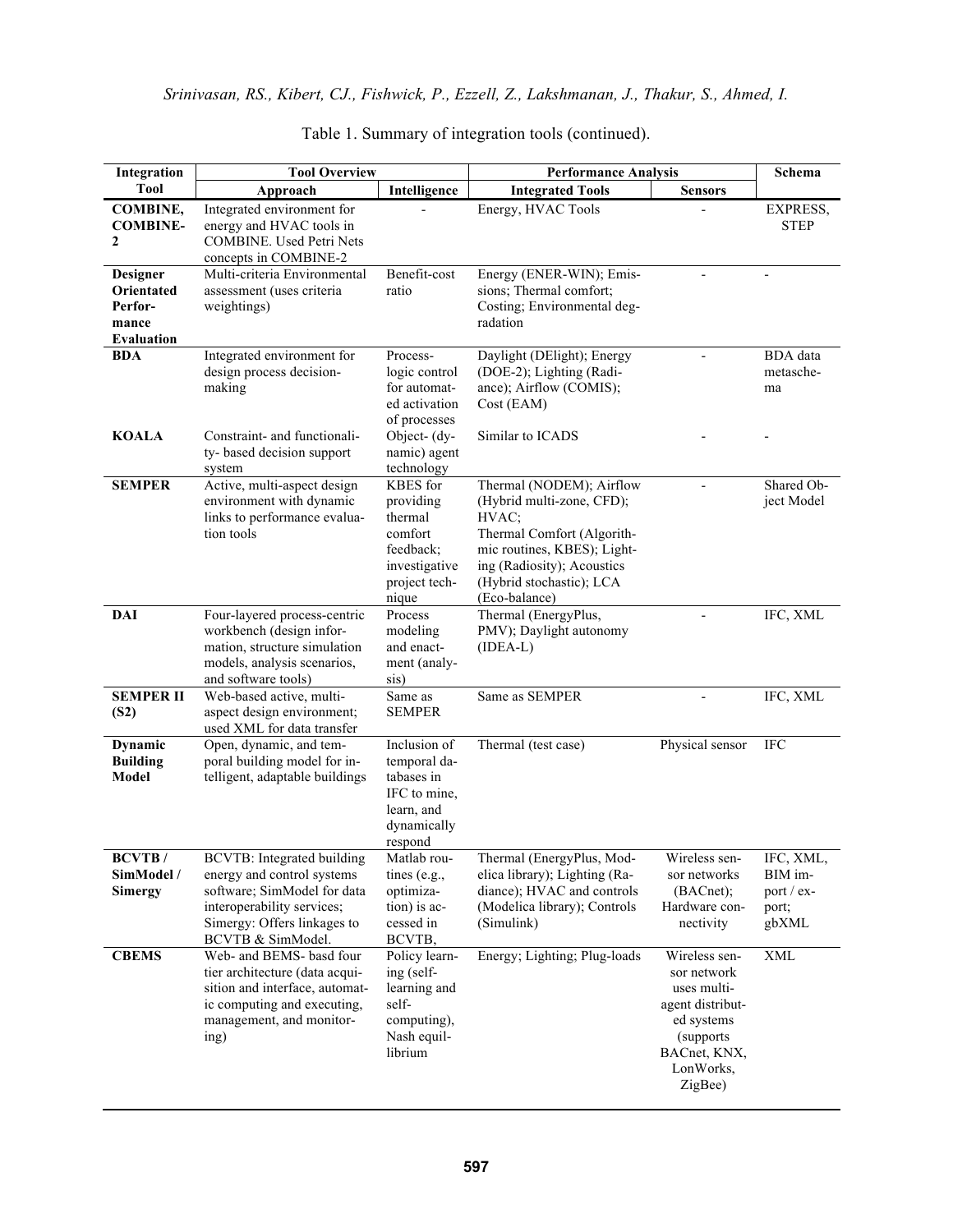### **2 PRELIMINARY RESEARCH IN D-BIM WORKBENCH DEVELOPMENT**

Advancements in BIM allowed efficient program management of building design, construction, and operation. As BIM offers a collaborative environment for project teams to "talk" to each other, including conducting necessary analysis, decision-making, and documentation, it is widely used in the AEC industry. Among others, the greatest value of BIM to AEC industry is reduced errors and improved work quality. Several organizations have directed the use of BIM for new and existing projects and, accordingly, in some cases, developed guidelines for implementation of BIM for new and existing buildings. US General Services Administration (GSA) released the GSA BIM Guide for Energy Performance as a method to strengthen the reliability, consistency, and usability of predicted building energy use and energy cost results (GSA 2009). Others include, BIM standardization by Finland's Senate Properties (Senate Properties 2007); Statsbygg (2011), the Norwegian government's key advisor in construction and property affairs; the American Society of Heating, Refrigeration and Air-Conditioning Engineers' (ASHRAE) BIM Standard (ASHRAE 2009), to name a few.

#### **2.1 BIM and Building Performance Tools' Integration**

Past and ongoing research efforts toward seamless integration of building design and analysis have established a strong foothold in the building community. Yet, there is lack of seamless connectivity between BIM and building performance tools. While BIM development focused on semantics and ontologies to support critical building construction contexts, the building performance tools' development immersed into the multitudes of building elemental characteristics and their interactions. Besides lack of seamless connectivity, both BIM and building performance tools have inherent limitations. For example, BIM has rich resource-capability extending the framework to 4D BIM (cost) and 5D BIM (cost and schedule). Still, it lacks the necessary component-level structures to retrieve and assimilate building performancerelated constructs. Similarly, a number of limitations exist in building simulation tools as well that are currently overcome with auxiliary calculations or, in some instances, not modeled at all, e.g., specific building control systems, etc. (Crawley et al. 2005; Tupper et al. 2011).

 The integration of BIM and building performance tools is a new field of exploration both in the building science and sustainability research domains. What is vastly missing is the "connecting glue" that is structured with all mappings between BIM and building performance tools, and more. This lack of integration between BIM and building performance tools translates to manual and/or semi-automated procedures of data transfer between tools and, possibly, the creation of redundant and/or erroneous information. This undesirably impacts energy efficiency, productivity, and competitiveness in the AEC industry. Particularly, since buildings worldwide consume over 40% of all energy, impact due to this problem is noteworthy.

 Currently, simple building performance analyses may be conducted directly from within a small number of existing BIM tools e.g., Revit® MEP (2012), Rhinoceros 3D (2012), etc. However, they are not comparable to typical, full-scale simulations conducted using standalone analysis tools such as using EnergyPlus™ or DOE-2 algorithms. SimModel, an XML-based data model, allows some functionality for data exchange between BIM authoring and building simulation tools, particularly energy analysis. Although SimModel is developed for a new building energy analysis tool, Simergy, it is anticipated to be available as a standalone application for use by building *simulationists*. Nevertheless, SimModel may not provide a unified environment to conduct energy-environmental analysis. Similarly, a plug-in, DIVA4Rhino (Jakubiec and Reinhart 2011), enabled daylighting simulations to be performed within Rhino™, a BIM software.

 Despite these research efforts, current BIM and building performance tools' integration are at a level that are particularly nascent and do not contribute to the larger goal of sustainability.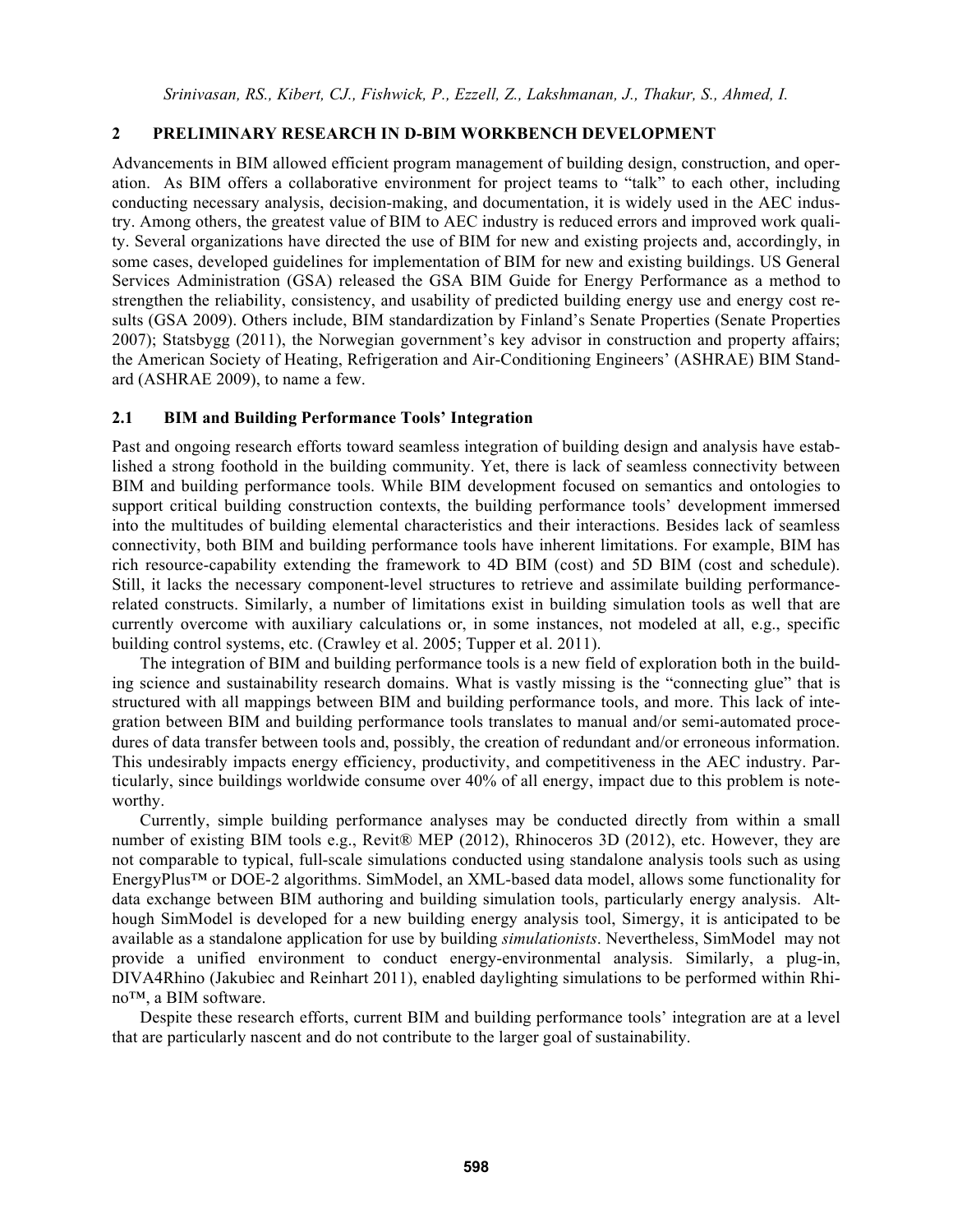#### **2.2 Characteristics of BIM Integration Environment**

Most of the performance tools currently implemented and/or integrated with BIM relate to energy use during operation and related emissions, and do not include all other energy inflows required for the particular building to exist, e.g., the energy required for building material manufacturing, maintenance, etc. (Srinivasan et al. 2012). Energy flow boundaries extend beyond individual buildings and the integration environment should be able to capture such flows. In order to expand conscious decision-making to make buildings more sustainable, major steps must be undertaken. One of the fundamental steps is defining the characteristics of such an integration environment. Thus, for tighter coupling of BIM and building performance analysis, and in support of the larger goal of global sustainability, the following characteristics are essential.

#### **2.2.1 "Dynamic" BIM**

In spite of recent developments in BIM technologies, at present, the real-time feedback approaches established in BIM relate entirely to construction project management updates such as project statuses, etc., and they do not relate to building optimization of environmental, economic, and societal impacts. Thus, in terms of whole building performance optimization, current BIM framework may be rendered as "*static*."

 In other words, although BIM comprises of an enormous database of the building structure, it is not active enough to conduct real-time assessment of buildings including implementation of sensor data and/or control algorithms, in real-time, to offer optimized solutions for assessing building's environmental, economic, and societal impacts. One of the recent research work attempted enhancing IFC for dynamic data acquisition for future mining, learning, and dynamic response (Grzybek et al. 2010). It is likely that SimModel will alleviate some of the issues related to interoperability between BIM and building performance tools, particularly energy analysis. However, energy analysis is only one of the several assessment tools that an architect and/or engineer may utilize during early design development phase or continuous monitoring of buildings during operation and until the building life.

With BIM's widespread adoption by architects and engineers, for low / Net Zero Energy building design-operation-maintenance strategy, it must be acknowledged that continuous monitoring with real-time feedback systems *within* BIM framework is crucial. In other words, a "*dynamic*" BIM approach is essential that not only tracks energy flows, but responds to state changes.

#### **2.2.2 Total Environmental Analysis**

Most of integration tools in the BIM domain focused on energy analysis and may extend to daylighting or similar. However, these analysis tools are just a few in a series of tools that are available for assessing a building's performance during its entire lifetime – from building design to its demolition and material disposal / recycling. What is required is "total environmental analysis" of a building. Several tools exist for such environmental accounting, e.g., Life Cycle Assessment, embodied energy and emissions, exergy, emergy, etc., to name a few. Only standalone integration has occurred so far with some of these tools, rather than a unified approach to assess the building and its environment, in a holistic perspective.

## **2.2.3 Interactive, Multi-User Environment for Pervasive Simulations**

BIM is an interactive- and feature- rich platform. This collaboration framework should become a flexible, interactive, multi-user environment for pervasive simulations. Current visualizations, as presented in BIM authoring tools, are pertinent to building design- and construction- representation, and may not offer multiple users to conduct evaluations simultaneously. For example, as the mechanical engineer is "adding" sensors, the architect can evaluate envelope configurations at the same time.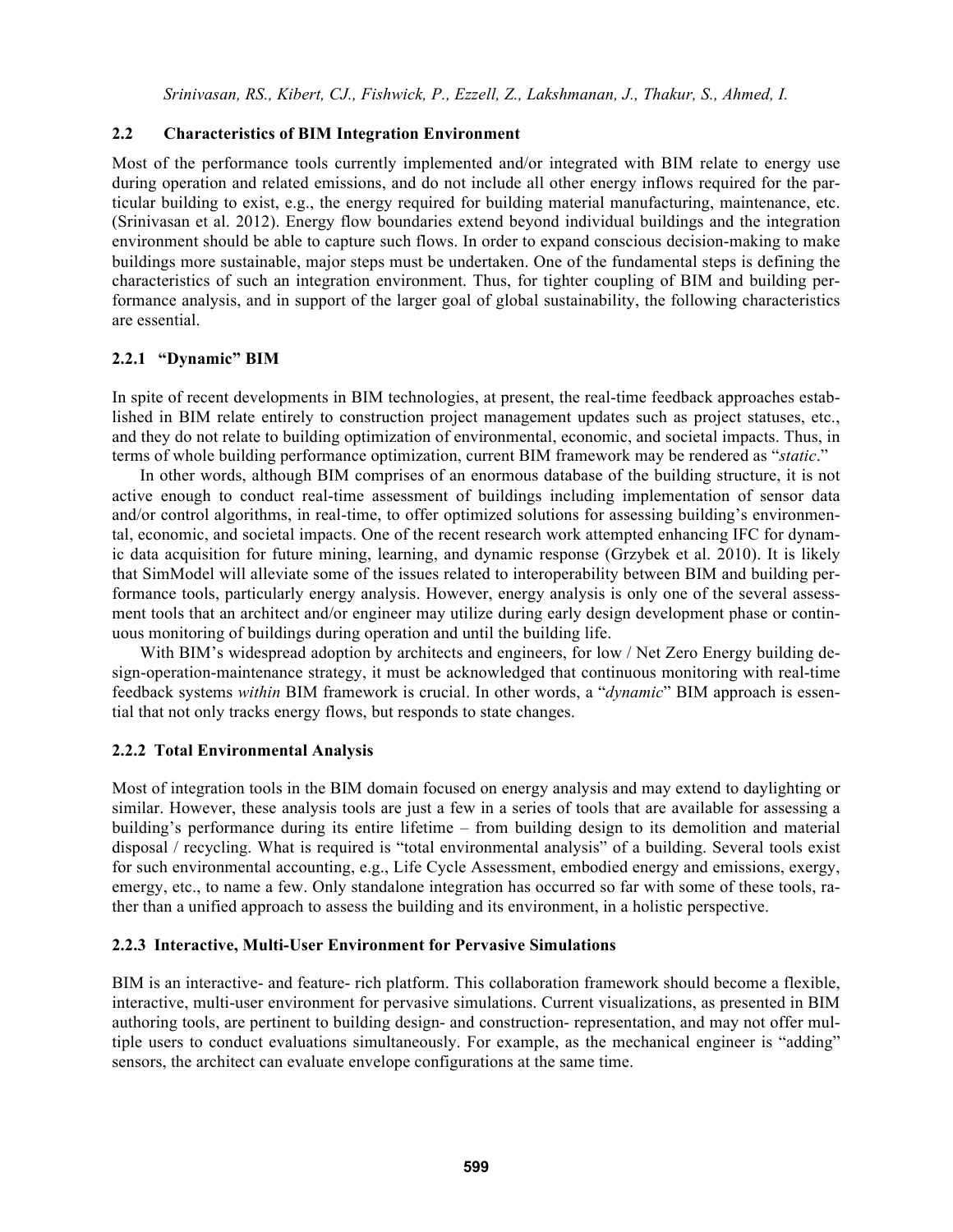This is similar to Second Life, a 3D virtual world built by users portrayed as 'avatars' (SecondLife 2012) or Second China project (Fishwick et al. 2008) that integrated modeling methodology, virtual environments, agent-directed simulation, and simulation-based learning. It is imminent that performance simulations, in future, will not be rendered as a step in building design-construction-maintenance process, rather will become pervasive, i.e., become the process itself. Interactive, multi-user environment is a first step toward such integration.

### **2.2.4 Extensible Virtual Environment**

In the age of smart grids, assessing buildings in seclusion is entirely inadequate. Take, for example, a university campus setting: there are several campuses that mandated use of BIM models for all new and existing buildings, as in the case of University of Florida (UF). With sensing technologies, it is crucial to monitor energy flow, not within a building, but between buildings and for all types – energy producers and consumers.

 Current BIM tools may not be able to represent a collection of buildings, let alone an entire campus. The same holds good for modeling communities, cities, states, countries, and the world. What is needed is an extensible virtual environment that can expand and grow with model data. Enabling such extensible virtual environments will offer integrating tools related to smart grids and more. Tracking movement of building materials, energy used in the manufacturing process, etc., then, all becomes part of this larger environment, e.g., tracking of drywall from a manufacturing unit in China to a new building at UF campus. A critical component of this feature is to allow importing models, at all scales, without data loss and model integrity, and still enable seamless, virtual interactions.

#### **2.2.5 Open-source Technology**

Simply stated, technologies designed for the benefit of human living and the planet, without doubt, must be freely available and use open-source technology for community participation, globally.

## **2.3 Development of Dynamic-BIM Workbench**

A critical component of sustainability in the built environment is to enable all stakeholders share, access, and analyze in an *equitable* manner, yet utilizing the capabilities that are being offered by developments such as BCTVB, SimModel, and Simergy, and also extend the life of BIM to match their buildings. Currently, the estimated lifetime of a BIM is 1-3 years as it is, typically, shelved after construction although "as-built" BIM model is completed per contractual agreement. Among others, one approach is to conduct building energy- and environmental- analysis from *within* BIM platform, an environment which is all too familiar to architects and other stakeholders, and is currently the norm for building projects. Such an approach will alleviate the hassle of hopping from software to software or worrying about the limitations of one software over the other including interoperability issues, or turning to the basics of new software and more – all at the cost of project time and dollars.

 Presently, a D-BIM Workbench, an open-source, unified, interactive, extensible, and interdependent domain that enables building performance assessments to be conducted from *within* BIM domain is under development, figure 1. Seamless and consistent data transfer between BIM and building performance assessments is one of the characteristics of the Workbench. With tighter tool integration with BIM, this open-source Workbench can be tailored to specific analysis such as energy, economic, and environmental impact of buildings and its environment. The Workbench will enable on-the-fly simulations of building performance tools to design, operate, and maintain a low / NZE built environment and beyond. The Workbench will be tightly integrated with BCVTB in order to take advantage of existing and future development of Modelica component libraries.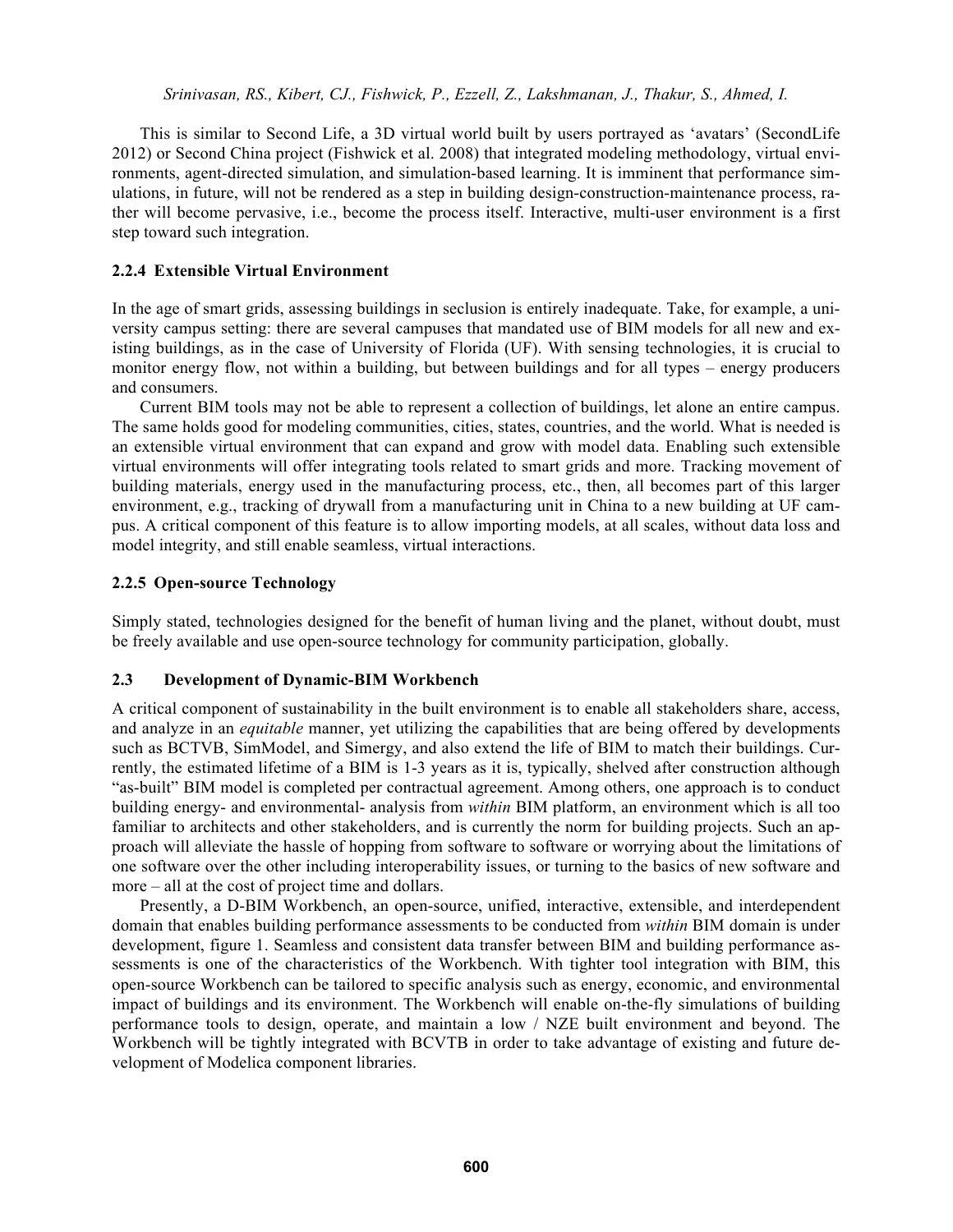

Figure 1. D-BIM Workbench – Overview.

 Moreover, with greater emphasis on energy- and environmental- conscious building design and operation, the larger question that needs to be addressed is – are architects and/or engineers equipped to pursue building evaluation in a holistic perspective effectively, not just energy or daylighting, but in its entirety in relation to the environment and *within* BIM? Among others, one solution lies in the integration of D-BIM Workbench with process-centric workflow, which is documented in Augenbroe and de Wilde (2003), or similar. In other words, based on design queries, determination of analysis workflow is accomplished; all of these conducted *within* BIM, for one or a collection of buildings in the multi-user, interactive world space. D-BIM Workbench under development is expected to embody all characteristics discussed in section 2.2. Details related to D-BIM Workbench architecture will be presented in a separate manuscript. This paper discusses the preliminary research in D-BIM Workbench development such as the open-source environment for D-BIM and integration of 3D heat transfer in the Workbench.

#### **2.3.1 Open-Source OGRE-based Environment for D-BIM Workbench**

In the development of D-BIM Workbench, one of the initial research tested the Ptolemy / Revit interface for data transfer. In a typical BIM to Building Energy Modeling (BEM) workflow, the necessary data input for energy analysis is parsed from a BIM to a BEM engine. On the other hand, BEM to BIM workflow transfers energy analysis data back to BIM for visualization. A Revit plug-in was developed to connect the Revit software and Ptolemy model in order to test forward and backward data transfer capabilities. The Ptolemy model used was a modified base model from BCVTB, figure 2. Preliminary work tested data transfer from BIM to energy analysis via BCVTB, with physical sensor data, and displayed the resultant data from energy analysis *within* BIM all using a simple room geometry. The modification included addition of two actors namely a 'LocalPortListener' and a 'LineWriter.' While the 'LocalPortListener' actor controlled the execution of the Ptolemy model based on the signal it received from Revit, the 'LineWriter' actor streamed the energy analysis result, energy use of the test room in this case, which in-turn was input back to Revit. Thus, using the newly developed "Ptolemy Connector" plug-in, the user placed a sensor (as an object) within the Revit model and mapped the sensor (object) to physical sensor (temperature sensor in this case). This triggered the Ptolemy model to execute analysis using physical sensor data using 'LocalPortListener' actor. The Ptolemy model connected to EnergyPlus using the "EnergyPlus" actor available in BCVTB. The output was streamed back to Revit plug-in via the 'LineWriter' actor, which, then, was displayed in Revit using a TextNote object, figure 3.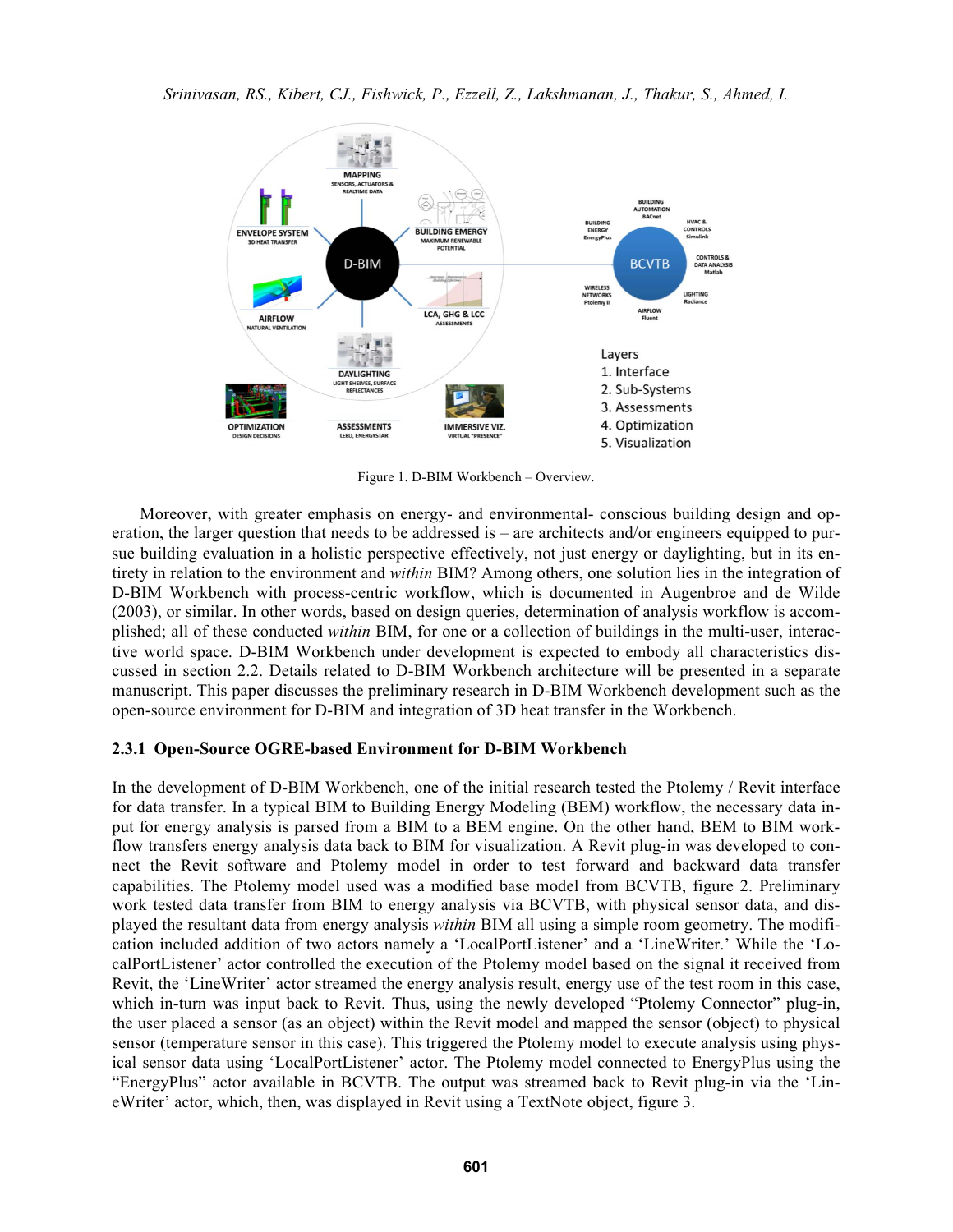



Figure 2. The modifications to the base "Window-Actuator" Ptolemy model (BCVTB, 2011) available as an example for BCVTB: (A) a custom actor for Port listening and (B) a line writer that streams the output from EnergyPlus to a file for display in Revit.

Figure 3. A snapshot of Revit running the "Ptolemy Connector" plug-in showing EnergyPlus output.

 Preliminary tests showed that, for multi-user interaction and visualization in D-BIM Workbench, there were several limitations in Revit. Revit plug-ins have restricted accessibility to external programs owing to lack of multi-thread capability. Per the documentation, Revit's solution to connecting to external programs is to allow developers to create an 'OnIdle' function that Revit will call whenever it is in the 'idle' state. This is not ideal for interactive applications because the 'OnIdle' function is not called at any sort of predictable interval. For example, if the user leaves the mouse cursor still and is not providing any keyboard input, the 'OnIdle' function is never called and, therefore, the visualization is not updated. Presumably, this is because no Revit code is executed unless there is a user-interface event occurring (e.g., moving the mouse or hovering the mouse cursor over a button). Additionally, inept text overlays also pose issues related to visualization of analysis results within Revit.

 One way to overcome such issues is to utilize a public-domain library that eliminates the dependence of software-dependent Application Programming Interfaces (APIs) and enables data interoperability from any BIM software using gbXML (GBXML 2012) functionalities and into the Workbench. For BEM execution, an automated (or semi-automated) EnergyPlus file generator from gbXML was developed and tested for simple geometries, and for the purposes of ensuring availability as an open-source tool.

 Presently, the open-source Graphics Rendering Engine (OGRE) that utilizes C++ libraries is used for D-BIM Workbench owing to its multi-threaded programming capability, interactive visualization of architectural geometry, and the power of C++ language for GUI development. Moreover, OGRE-based D-BIM Workbench allows custom overlays of geometry textures and virtual reality visualizations for greater user experience. From any BIM authoring tool, using an external plug-in installation, the OGRE-based Workbench can be accessed, thus, representing the BIM in D-BIM Workbench. Among others, users can perform fly-through or "walk" into rooms and perform multiple tasks including "adding" and "mapping" sensors. In the next phase of Workbench development, it is anticipated that these sensors will be mapped into respective BIM authoring tools as objects to remove redundancy. Also, since OGRE is a multi-user environment, stakeholders can perform multiple tasks at the same time. An use-case, similar to the Ptolemy / Revit interface, is currently being tested with OGRE-based Workbench.

#### **2.3.2 3D Heat Transfer Analysis Integration**

Preprocessing and parameterization of envelope systems *within* BIM will offer architects and engineers to identify optimal envelope configurations during design phase. Currently, designers use ASHRAE 90.1 recommended envelope configurations; these are predetermined values and do not alleviate issues related to thermal bridge. Also, existing energy modeling programs do not perform 3D heat transfer analysis.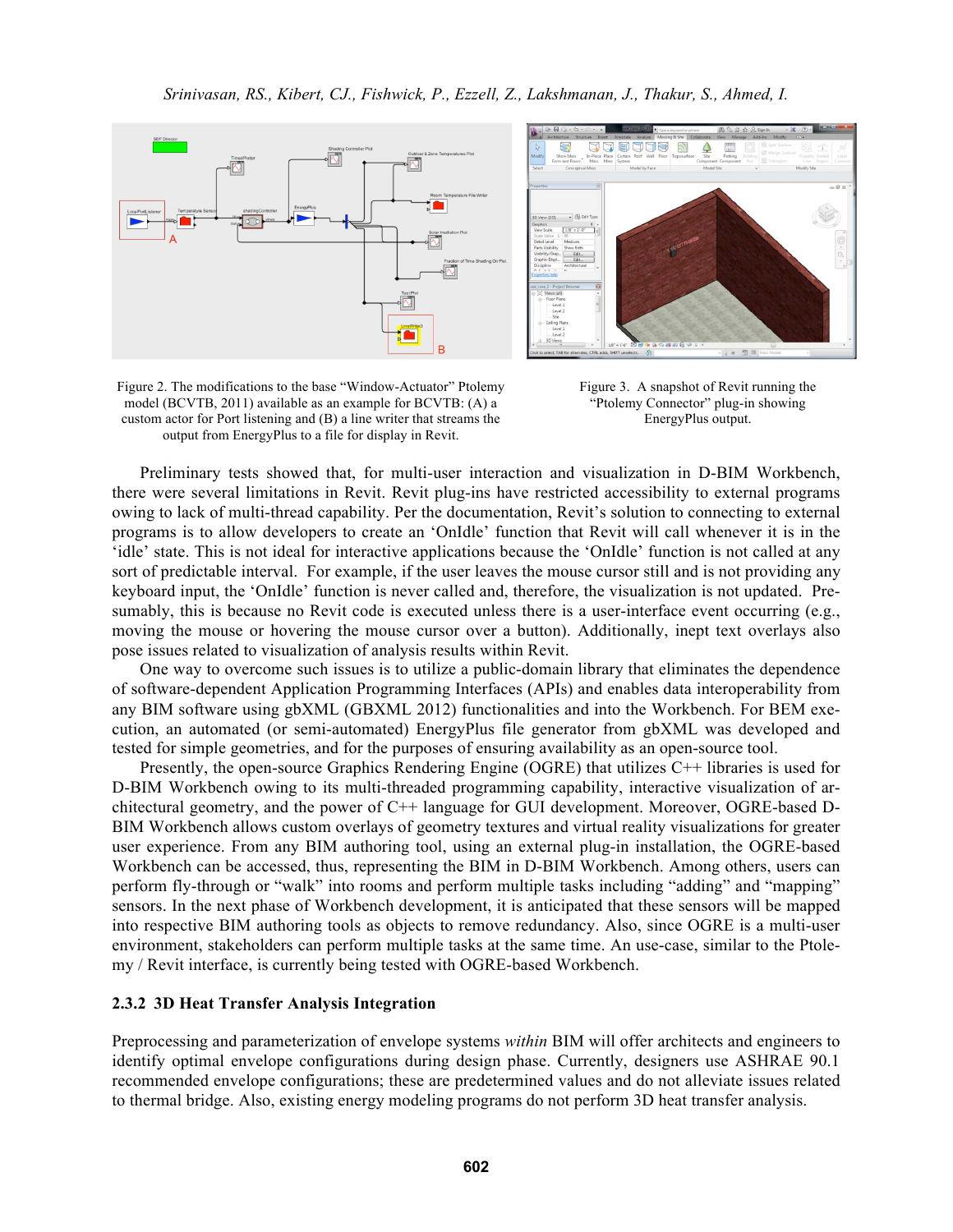For this preliminary work, a Revit plug-in was developed to extract geometry and material data. Parallel work is in progress to extract geometry data from gbXML to remove dependence of specific BIM software APIs. Presently, simple envelope geometry data is extracted from the model. However, in order to model enveloped adjacencies (i.e., intersection of envelope components that develop thermal bridges) particularly the interface of wall with floors, roofs, exterior projections, windows, and other anomalies, rigorous geometry data extraction is required, and is presently under development. Using this integrated approach, architects and/or engineers can calculate envelope thermal conductivities, heat capacities, and densities. The heat transfer algorithm is based on finite volume approach and it is anticipated to extend the 3D meshes into the interiors, spatially, to perform airflow simulations in the next phase of Workbench development.

#### **3 CONCLUSION**

This paper discussed the preliminary research in D-BIM Workbench development. This framework will pave way to include all tools and techniques that will assist in analyzing the energy, economic, and environmental impact of buildings to realistically achieve a minimum footprint. The expected outcome will have a global outreach for project design teams to conduct early design decision-making, and to operate and maintain low / NZE buildings. It will provide the users a versatile platform to achieving low / NZE buildings using the *same* BIM domain that is widely used by architects and engineering professionals.

 Although preliminary research work in D-BIM Workbench development as discussed in this paper is promising, there are several hurdles particularly the integration of BIM and building performance tools that need to be addressed. The first generation D-BIM Workbench will target architects and engineers for use during early building design phase specifically focusing on selection of envelope systems, energy / daylighting analysis, visualization of energy /daylighting analysis results within OGRE-based environment, and building energy-environmental analysis using emergy (Srinivasan et al. 2012). A state-of-theart building (Institute of Aging) in UF campus will be used as a testbed for D-BIM Workbench.

### **ACKNOWLEDGMENTS**

This work is supported by the UF Opportunity Seed Fund awarded by the UF Office of Research. The authors would like to thank Patrick Hughes and Mahabir Bhandari at Building Technologies Research & Integration Center (BTRIC), Oak Ridge National Laboratory (ORNL) for their collaborative support; Bahar Armaghani at UF Facilities Planning and Construction; Pramod Busam and Lakshmanan Velusamy, graduate students at the Department of Computer and Information Science and Engineering, UF.

## **REFERENCES**

- *ASHRAE BIM Guide*. 2009. American Society for Heating, Refrigeration and Air-Conditioning Engineers, Atlanta, GA.
- Augenbroe, G. 1992. "Integrated Building Performance Evaluation in the Early Design Stages." *Building and Environment*, 27:2, 149-161.
- Augenbroe, G. 1995. *COMBINE 2, Final Report.* Commission of the European Communities, Brussels, Belgium.
- Augenbroe, G., and P. de Wilde. 2003. *Design Analysis Interface (DAI). Final Report*. Atlanta: Georgia Institute of Technology.
- *Autodesk Inc. Revit® API*. Accessed May 15, 2012. http://www.autodesk.com
- *BuildingSMART*. Accessed Jan 20, 2012. http://buildingsmartalliance.org
- Crawley, D.B., J.W. Hand, M. Kummert, and B. Griffith. 2005. *Contrasting the capabilities of building energy performance simulation programs*. US Department of Energy, Washington DC.
- Eastman, C., and M. Henrion. 1997. "GLIDE: Language for Design Information Systems." In *Proceedings of ACM SIGGRAPH Conference*, 1997, San Jose, CA. ACM, New York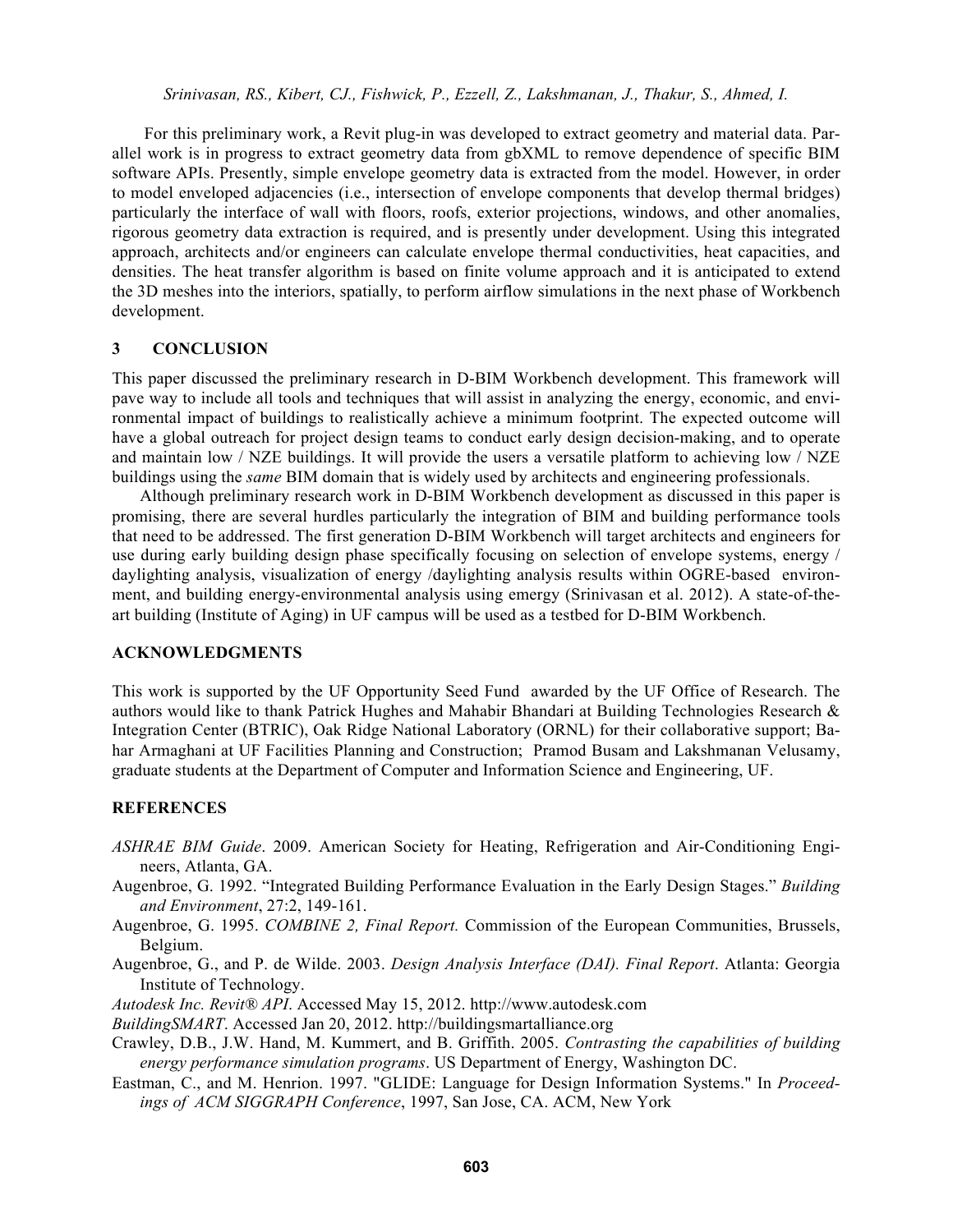- Eastman, C. 1979a. "The Representation of Design Problems and Maintenance of their Structure." In *Proceedings of IFIPS Working Conference on Application of AI and PR to CAD*, Grenoble, France.
- Eastman, C. 1979b. "The Computer As a Design Medium." In *Proceedings of Eastern Regional ACSA Conference*, Carnegie-Mellon University.
- Fishwick, P., J. Henderson, E. Fresh, F. Futterknecht, and B. Hamilton. 2008. "Simulating Culture: An Experiment using a Multi-user Virtual Environment." In *Proceedings of the 2008 Winter Simulation Conference*, Piscataway, NJ.
- GBXML. Accessed Jan 10, 2012. http://gbxml.org
- GSA. 2009. *BIM Guide Series: 02 GSA BIM Guide for Spatial Program Validation*, US General Services Administration.
- Gauchel, J., L. Hovestadt, S. VanWyk, and R.R. Bhat. 1993. "Modular Building Models." Chapter in H. Timmermans (ed.), *Design and Decision Support Systems in Architecture*.
- Haller, F. 1985. *ARMILLA Ein Installaionsmodel*. Institut fur Baugestaltung der Universitat Karlsruhe," Germany.
- ISO. 1994. *Industrial Automation Systems and Integration Product Data Representation and Exchange – ISO 10303*. International Organization for Standardization, Geneva.
- Jakubiec, J.A., and C.F. Reinhart. 2011. "DIVA 2.0: Integrating Daylight and Thermal Simulations using Rhinoceros 3D, DAYSIM, and EnergyPlus." In *Proceedings of Building Simulation 2011*.
- Lam, K.P., N.H. Wong, A. Mahdavi, K.K. Chan, Z. Kang, and S. Gupta. 2004. "SEMPER-II: An Internet-based Multi-domain Building Performance Simulation Environment for Early Design Support." *Automation in Construction*, 13(5), 651-663.
- Mahdavi, A., P. Mathew, S. Kumar, and N.H. Wong. 1997. "Bi-directional Computational Design Support in the SEMPER Environment." *Automation in Construction* 6: 353-373.
- O'Donnell, J., R. See, C. Rose, T. Maile, V. Bazjanac, and P. Haves. 2011. "SimModel: A Domain Data Model for Whole Building Energy Simulation." In *Proceedings of the 12th Conference of International Building Performance Simulation Association*, Sydney, Australia, 14-16 November.
- OpenSim. Accessed March 20, 2012. http://opensimulator.org
- Papamichael, K. 1999. "Application of Information Technologies in Building Design Decisions." *Building Research & Information*, 27:1, 20-34.
- Pohl, K.J., J. La Porta, K. Pohl, and J. Snyder. 1992. *AEDOT Prototype (1.1): An Implementation of the ICADS Model - Technical Report, CADRU-07-92.* CAD Research Center, Design and Construction Institute, College of Architecture and Environmental Design, Cal Poly, CA.
- Pohl, K.J.1996. "KOALA: An Object- Agent Design System." *InterSymp*.
- Pohl, K.J., A. Chapman, and K.J. Pohl. 1996. "CAD Systems for the 21st Century: Some Design Guidelines."
- Pohl, K. J., A. Chapman, L. Chirica, and L. Myers. 1998. "ICADS: Toward an Intelligent CAD System." *Proceedings of CADRU-02-88*, CAD Research Unit, Design Institute School of Architecture & Enviromental Design, CalPoly, CA.
- Rutherford, J.H. 1993. "KNODES: Knowledge-based Design Decision Support." *CAAD Futures*.
- SecondLife. Accessed Feb 18, 2012. http://secondlife.com
- See, R., P. Haves, P. Sreekanthan, J. O'Donnell, M. Basarkar, and K. Settlemyre. 2011. "Development of a User Interface for the ENERGYPLUS™ Whole Building Energy Simulation Program." In *Proceedings of the 12th Conference of International Building Performance Simulation Association*, Sydney, Australia, 14-16 November.
- Senate Properties. 2007. *BIM Requirements, Volume 3 Arch. Design, Senate Properties*, Finland.
- Soebarto, V.I., and T.J. Williamson. 1999. "Designer Oriented Performance Evaluation of *Buildings."* In *Proceedings of Building Simulation*, Kyoto, Japan.
- Srinivasan, R.S., W.W. Braham, D.E. Campbell, and C.D. Curcija. 2012. "Re(de)fining Net Zero Energy: Renewable Emergy Balance of Environmental Building Design." *Building and Environment* 47: 300- 315.